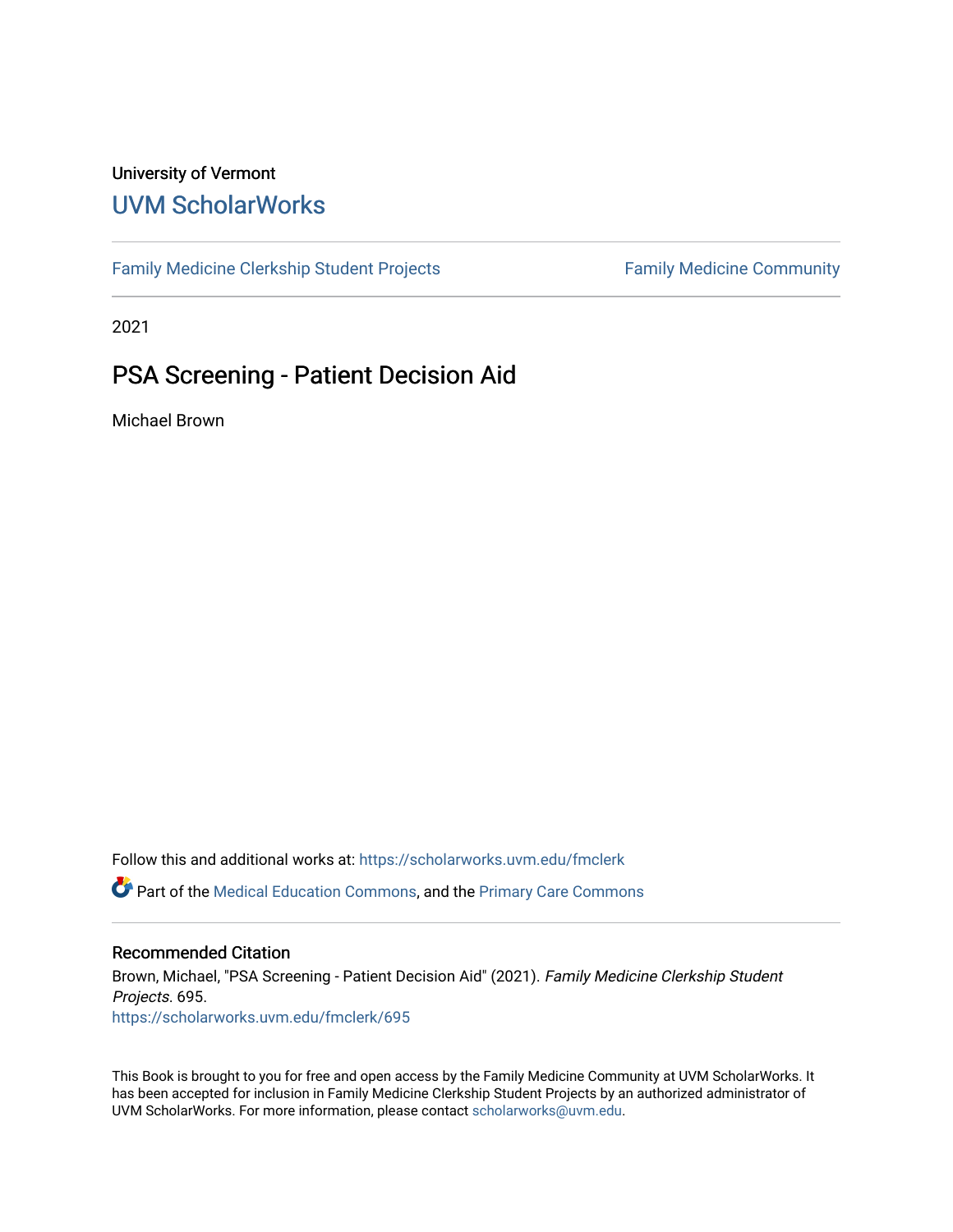# PSA Screening Patient Decision Aid – Plattsburgh Family Medicine

Michael Brown

Family Medicine Clerkship July/August 2021

Mentor: D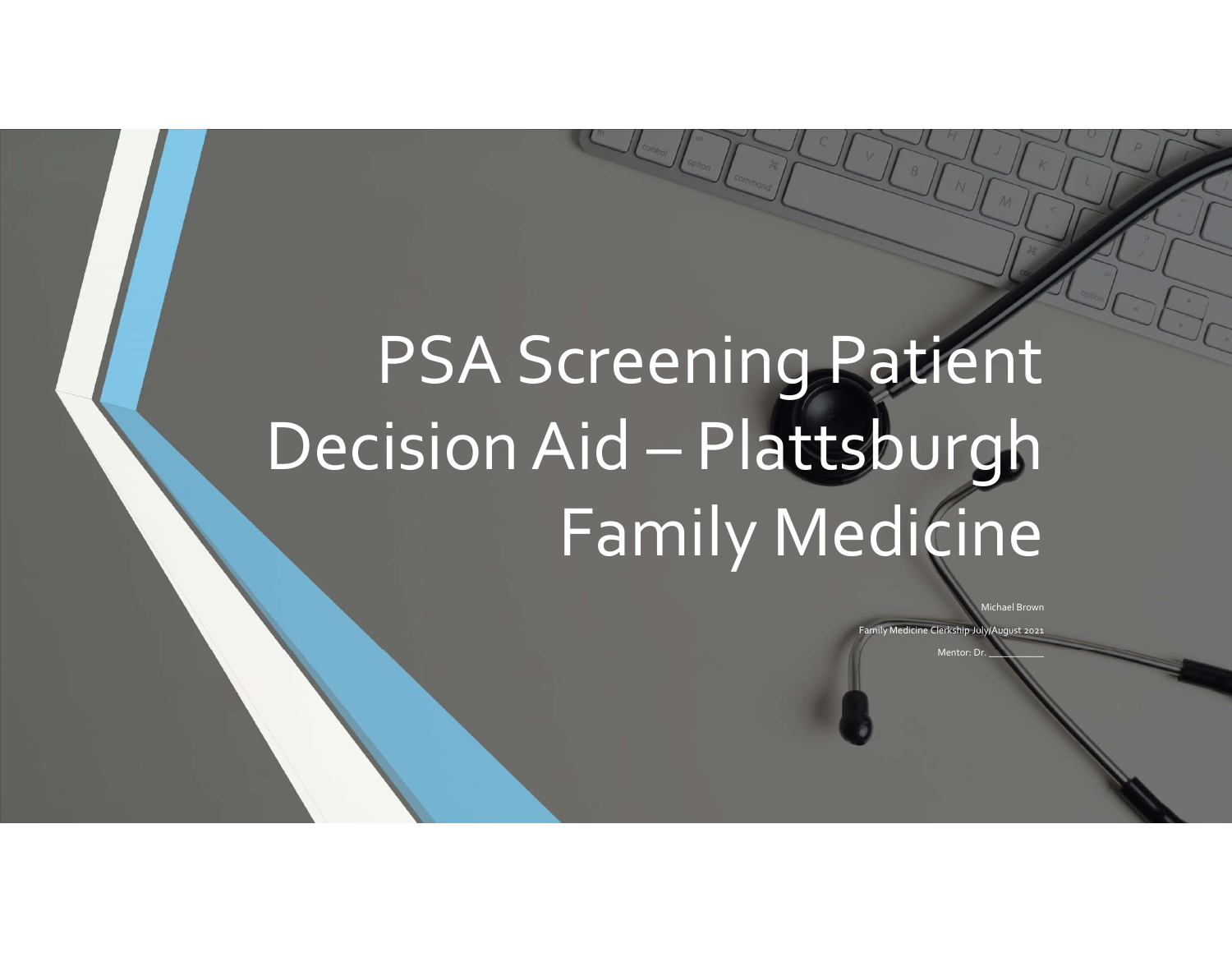## Problem Identification

- Prostate cancer accounts for 26% of new cancer cases in US men.1
- Current guidelines established by the U.S. Preventative Services Task Force (USPSTF) for men age 55 to 69 years old state that the decision to be screened for prostate cancer should be an individual one (Grade C).<sup>2</sup>
- For men 70 and older the USPSTF recommends against PSA based screening (Grade D). <sup>2</sup>
- Evidence that patient decision aids can improve patient knowledge, and reduce decisional conflict. 3
	- These findings are weak, can a different modality of information representation aid in improving this information exchange?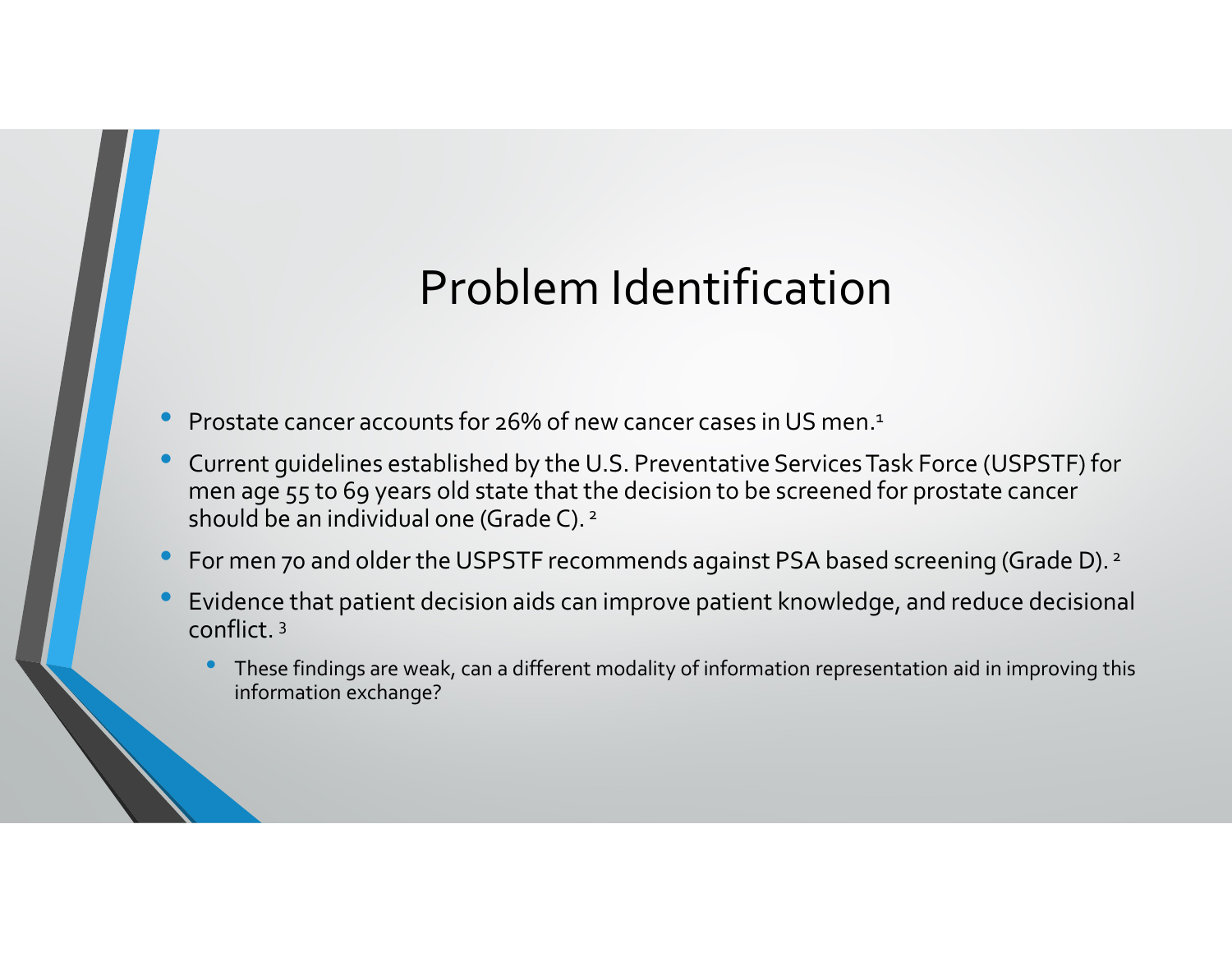## Public Health Cost

- Estimated 3 year cost to Medicare associated with annual detection of prostate cancer in<br>• Typical cost of therapy to prostate cancer patient after diagnosis is about \$2,800 per<br>• Typical cost of therapy to prostate canc Estimated 3 year cost to Medicare associated with annual detection of prostate cancer in men 70 or older is \$1.2 billion.<sup>4</sup>
- Typical cost of therapy to prostate cancer patient after diagnosis is about \$2,800 per  $m$ onth.  $5$
- In Clinton County: 6
	- Average Annual Cases = 49.6; Rate per 100k = 92.0
	- Average Annual Deaths =  $7.8$ ; Rate Per 100 $k = 17.5$
- Nationally:
	- Rate of 111.3 per 100,000 men per year. The death rate was 19.0 per 100,000 men<sup>7</sup>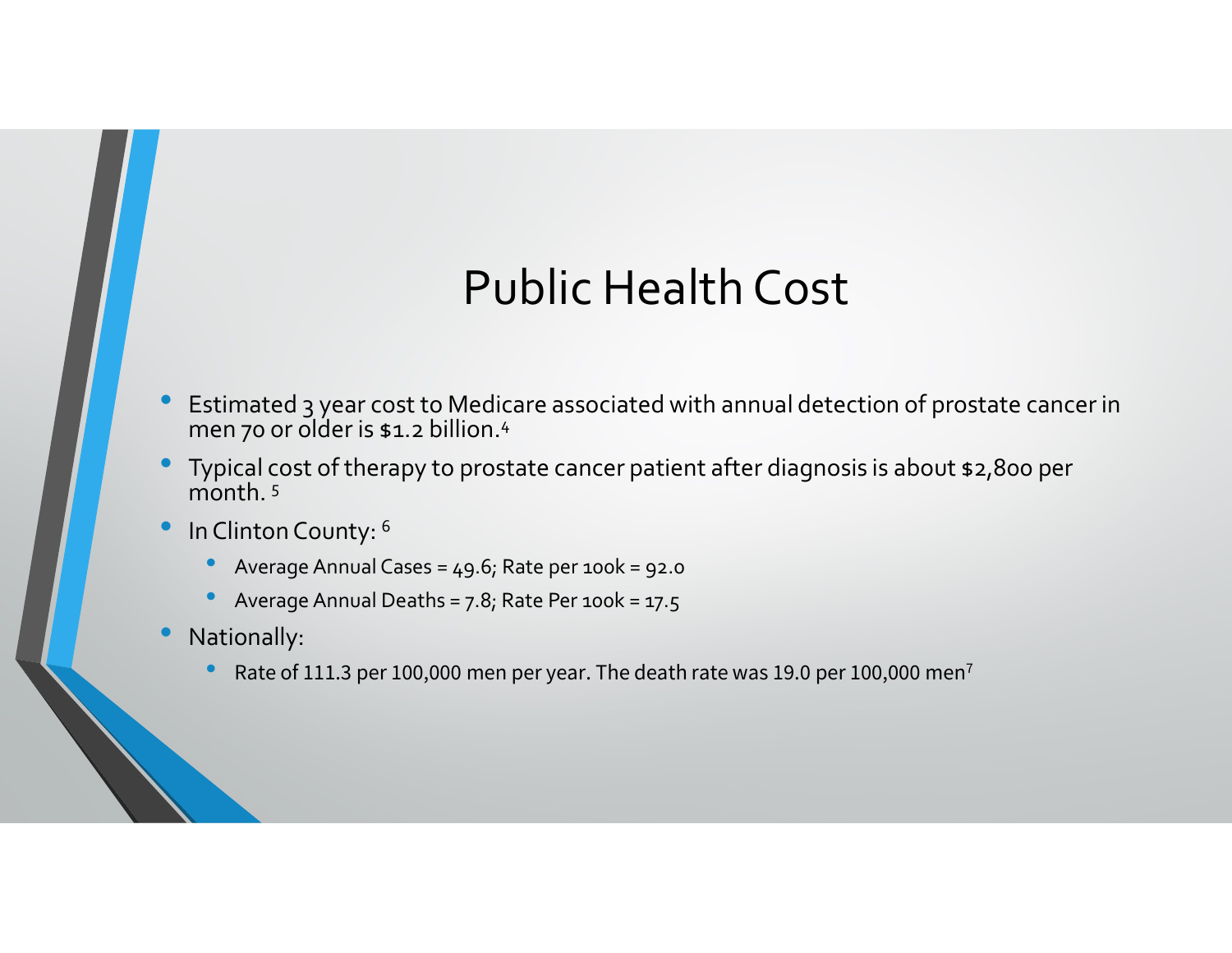#### Clinician Perspectives

- Perspectives obtained from Drs. \_\_\_, \_\_\_ and \_\_\_ of CVPH Family medicine.
- All endorsed the importance of explaining risks and benefits of any screening test to patients but acknowledged that these statistics can be abstract and hard for patients into interpret meaningfully.
	- Dr. \_\_\_ suggested that a graphical aid may be helpful in increasing patient comprehension of risks and benefits.
	- Dr. \_\_\_ agreed that a graphical representation would be not only beneficial for patient's but also providers and something he would like to incorporate into his practice.
- Perspectives obtained from Drs. \_\_\_\_\_\_ and \_\_\_ of CVPH Family medicine.<br>• All endorsed the importance of explaining risks and benefits of any screening test to patients but acknowledged that these statistics can be abstr about PSA screening.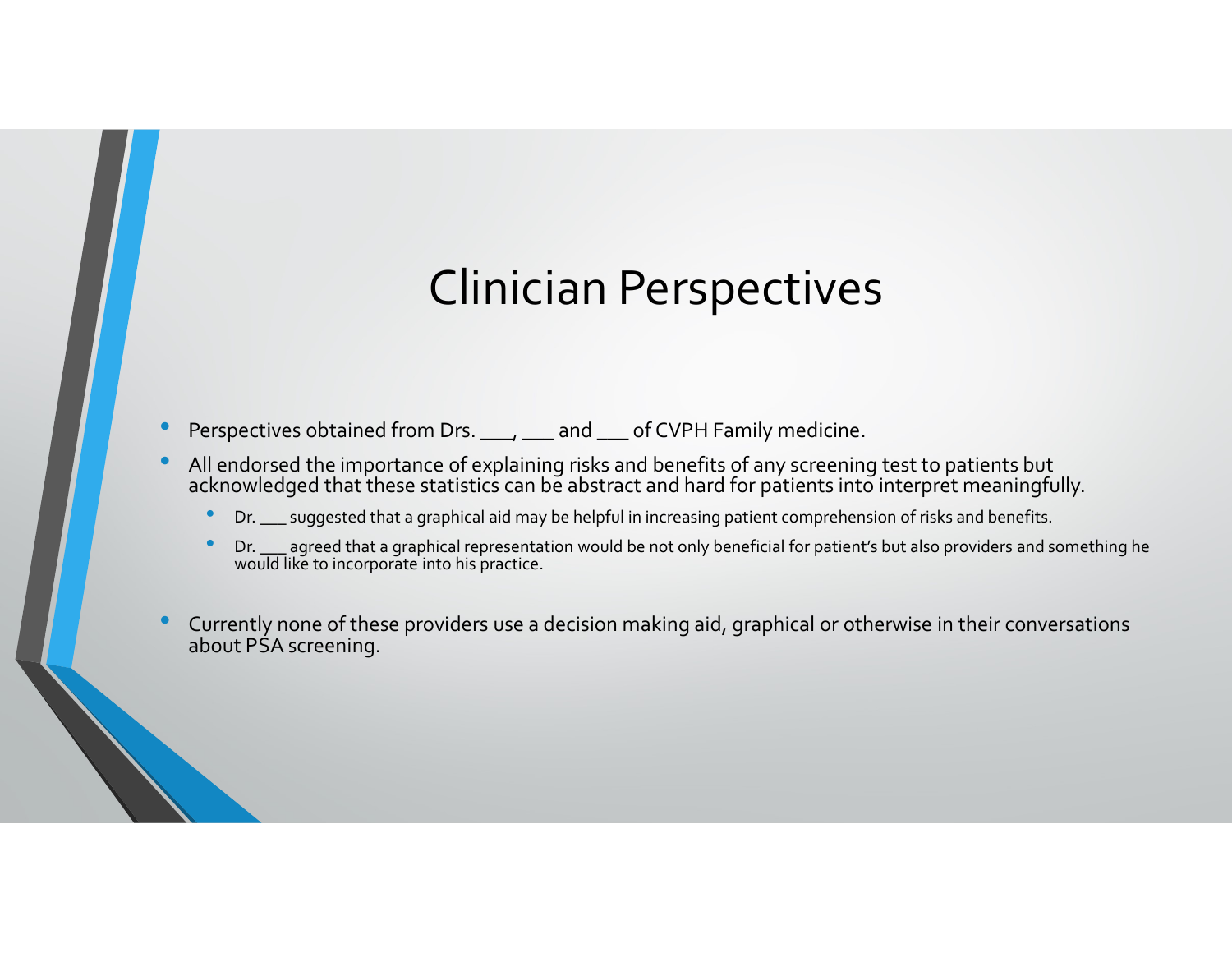#### Intervention

- Patient decision making aids can improve patient's knowledge and participation in decision making and increase patient confidence in their decisions. <sup>8</sup>
- The goal is to incorporate a graphic patient decision making aid to help patients and providers grasp the statistics in a more concrete way when engaging in shared decision making around prostate cancer screening. Figure 2011 IT Alternatively and increase patient confidence in their decisions.<sup>8</sup><br>the goal is to incorporate a graphic patient decision making aid to help patients and<br>the goal is to incorporate a graphic patient decisio
- Implementation: Graphic can be printed out and brought into patient visits in which PSA screening is expected to be discussed.
	-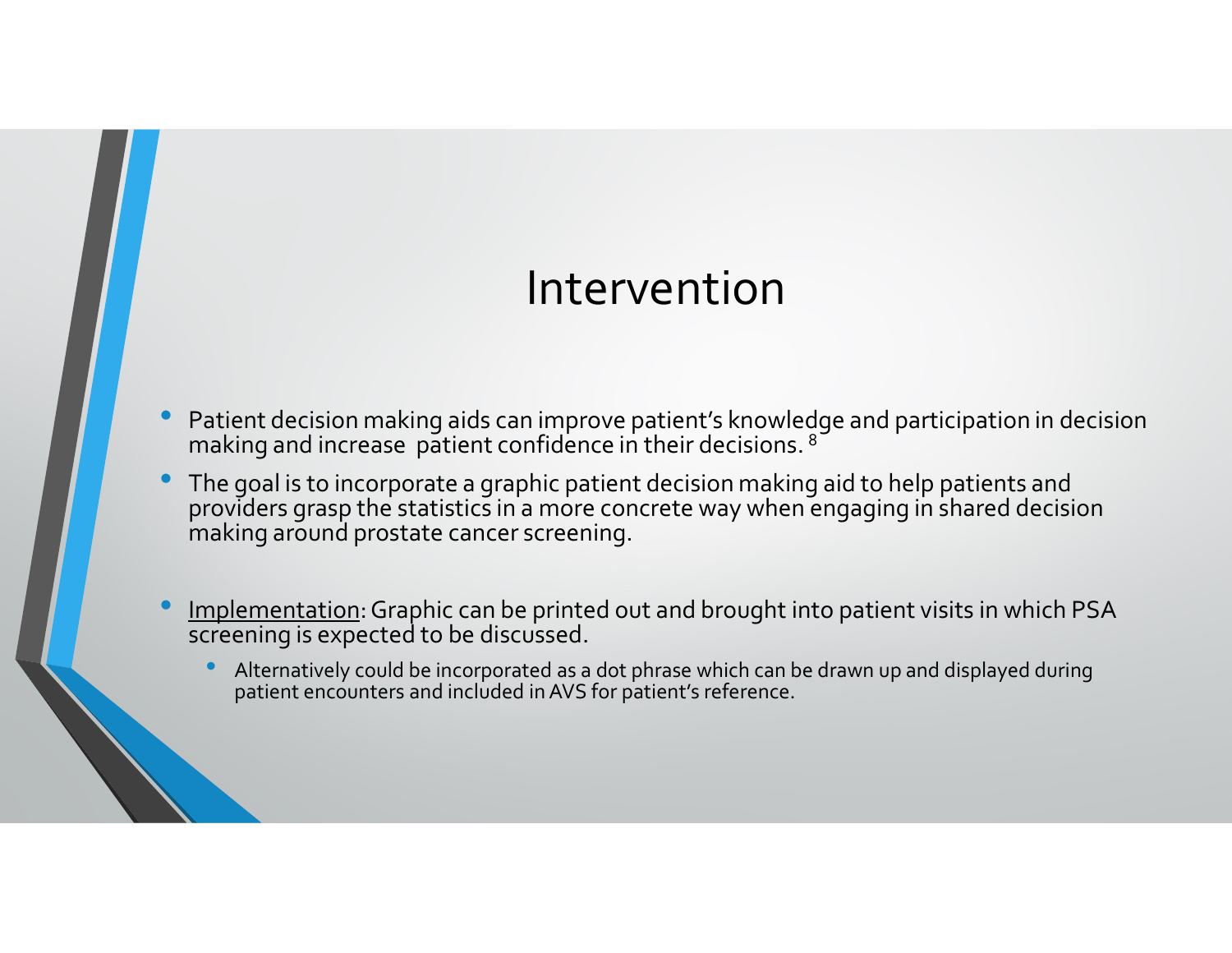#### Results

- USPSTF produces a graphical decision-making aid based on their 2018 PSA screening guidelines.
- Received positive feedback from clinic providers and staff as to its ease of use and potential benefit.
- Graphic can be printed out and brought into patient visits in which PSA screening is expected to be discussed.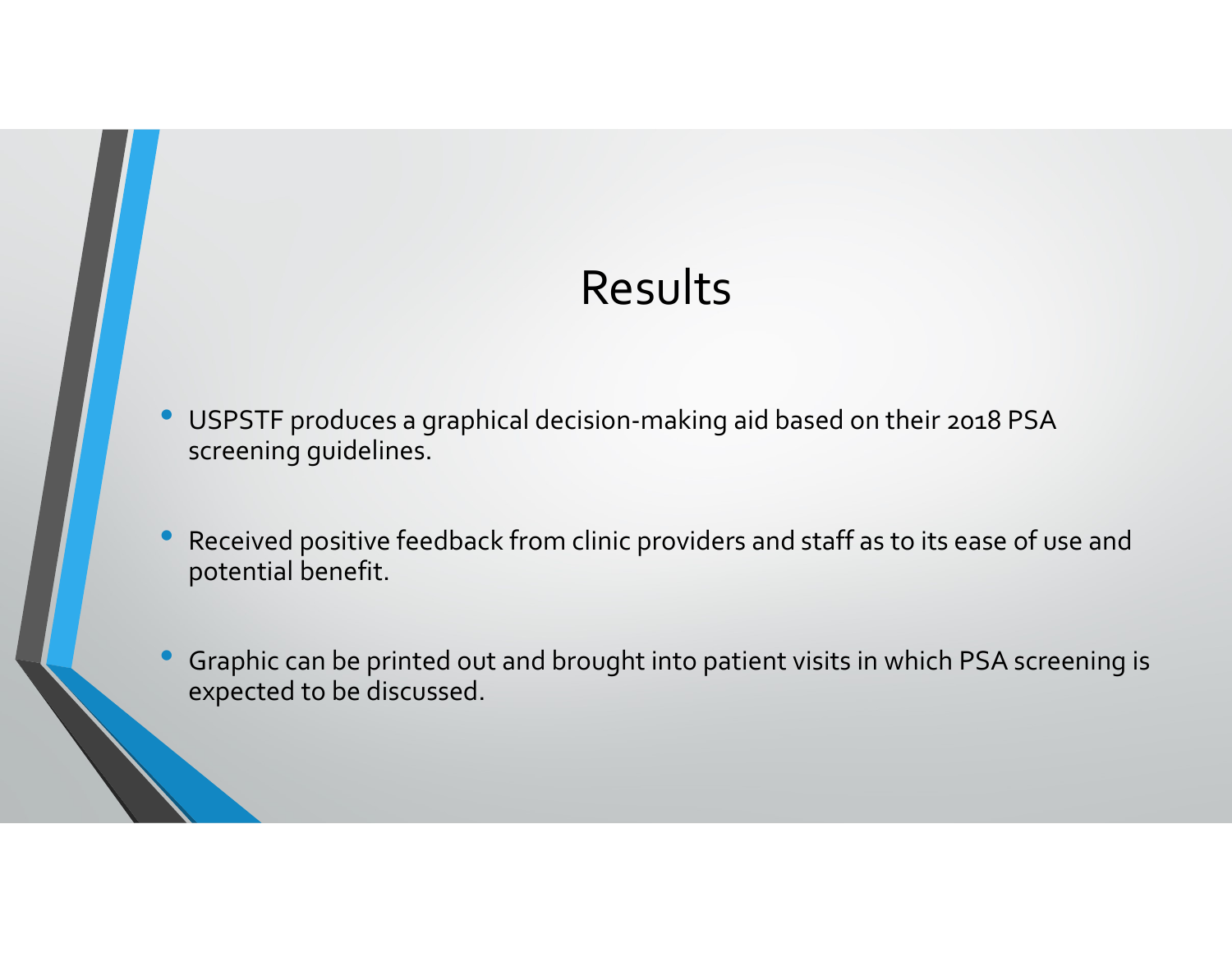### Evaluation of Effectiveness and Limitations

- Decision about screening is ultimately the patient decision, our role is to help **Evaluation of Effectiveness and Limitations**<br>Decision about screening is ultimately the patient decision, our role is to help<br>maximize their understanding of the risks and benefits. Thus effectiveness would<br>be best measur be best measured as improvement in patient comprehension.
	- A simple Likert scale styled questionnaire could be provided after visit to assess usefulness of graphic in comprehension.
- Limitations include language and literacy barriers, vision problems impairing ability to interpret graphic.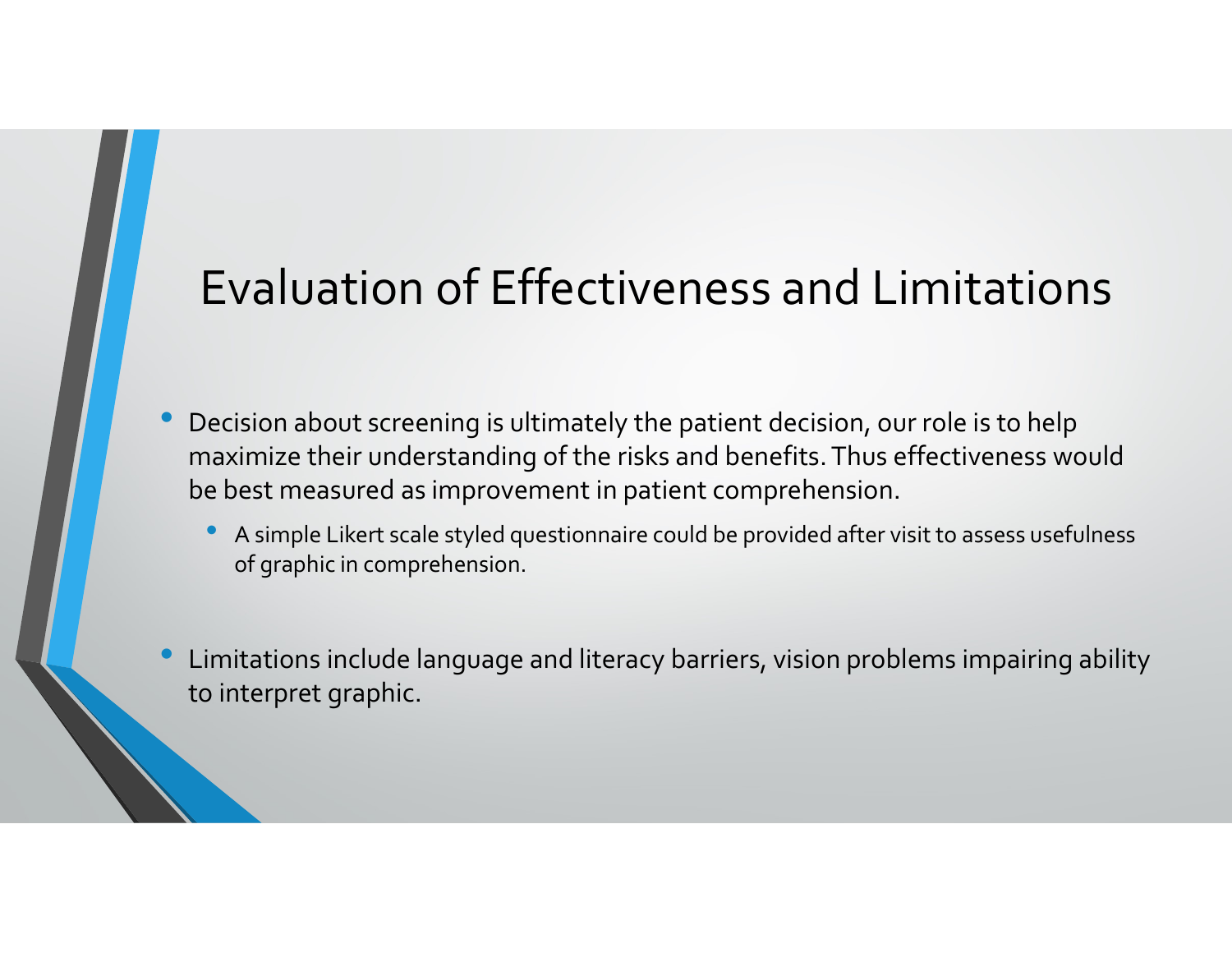#### Recommendations for the Future

- Future projects could examine the utility of this graphic both for the patient and provider and identify + implement changes that might prove to be beneficial.
- Ensure that data contained within the graphic is up to date with current research.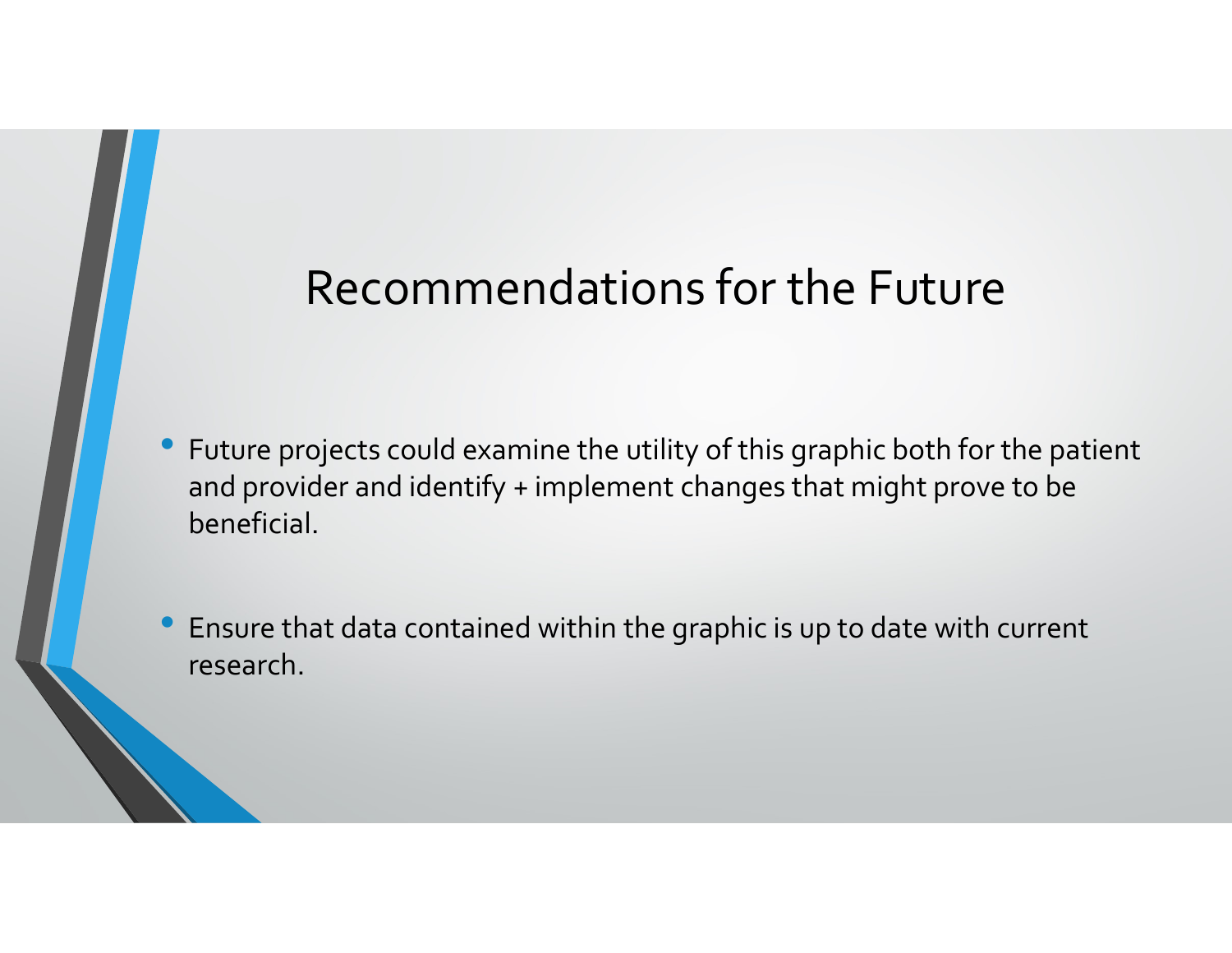# References

**References**<br>1 - Siegel, RL, Miller, KD, Fuchs, H, Jemal, A. Cancer Statistics, 2021. *CA Cancer J Clin.* 2021: 71: 7-<br>33. https://doi.org/20.3322/caac.21654<br>2- https://www.uspreventiveservicestaskforce.org/uspstf/recommen 33. https://doi.org/10.3322/caac.21654

screening

**References**<br>2 - Siegel, RL, Miller, KD, Fuchs, H, Jemal, A. Cancer Statistics, 2021. *CA Cancer J Clin.* 2021: 71:<br>33. https://www.uspreventiveservicestaskforce.org/uspstf/recommendation/prostate-cancer-<br>2- https://www.us **References**<br>33. https://doi.org/10.3222/caac.21654<br>33. https://doi.org/10.3222/caac.21654<br>2. https://www.uspreventiveservicestaskforce.org/uspstf/recommendation/prostate-cancer-<br>37. Rikonen JM, Guyatt GH, Kilpeläinen TP, **References**<br> **References**<br> **References**<br> **References**<br> **References**<br> **Reference**<br> **Reference**<br> **Reference**<br> **Reference**<br> **Reference**<br> **Reference**<br> **Reference**<br> **Reference**<br> **Reference**<br> **Reference**<br> **Reference**<br> **Referenc** analysis. JAMA Intern Med. 2019 Aug 1;179(8):1072-1082. doi: 10.1001/jamainternmed.2019.0763.<br>PMID: 31233091; PMCID: PMC6593633. 1 - Siegel, RL, Miller, KD, Fuchs, H, Jemal, A. Cancer Statistics, 2021. *CA Cancer J Clin.* 2021: 71: 7-<br>
33. https://doi.org/10.3322/caac.21654<br>
26. https://www.uspreventiveservicestaskforce.org/uspstf/recommendation/pro THET ETTICES<br>
1 - Siegel, RL, Miller, KD, Fuchs, H, Jemal, A. Cancer Statistics, 2021. CA Cancer J Clin. 2021: 71: 7-<br>
33. https://www.uspreventiveservicestaskforce.org/uspstf/recommendation/prostate-cancer-<br>
screening<br>
2 1 - Siegel, RL, Miller, KD, Fuchs, H, Jemal, A. Cancer Statistics, 2021. CA Cancer J Clin. 2021: 71: 7-<br>
33. https://doi.org/10.3322/caac.21654<br>
2 - https://www.uspreventiveservicestaskforce.org/uspstf/recommendation/prost 2 - https://www.uspreventiveservicestaskrorce.org/uspstr/recor<br>screening<br>3 - Riikonen JM, Guyatt GH, Kilpeläinen TP, Craigie S, Agarwal A<br>Järvinen P, Montori V, Power N, Richard PO, Rutanen J, Santti H<br>Tikkinen KAO. Decisi 3 - Riikonen JM, Guyatt GH, Kilpeläinen TP, Craigie S, Agarwal A, Agoritsas T, Couban R, Dahm P,<br>Järvinen P, Montori V, Power N, Richard PO, Rutanen J, Santti H, Tailly T, Violette PD, Zhou Q,<br>Tikkinen KAO. Decision Aids f

With Diagnosis and Treatment of Prostate Cancer in Elderly Men. JAMA Oncol. 2019;5(1):60-66.<br>doi:10.1001/jamaoncol.2018.3701